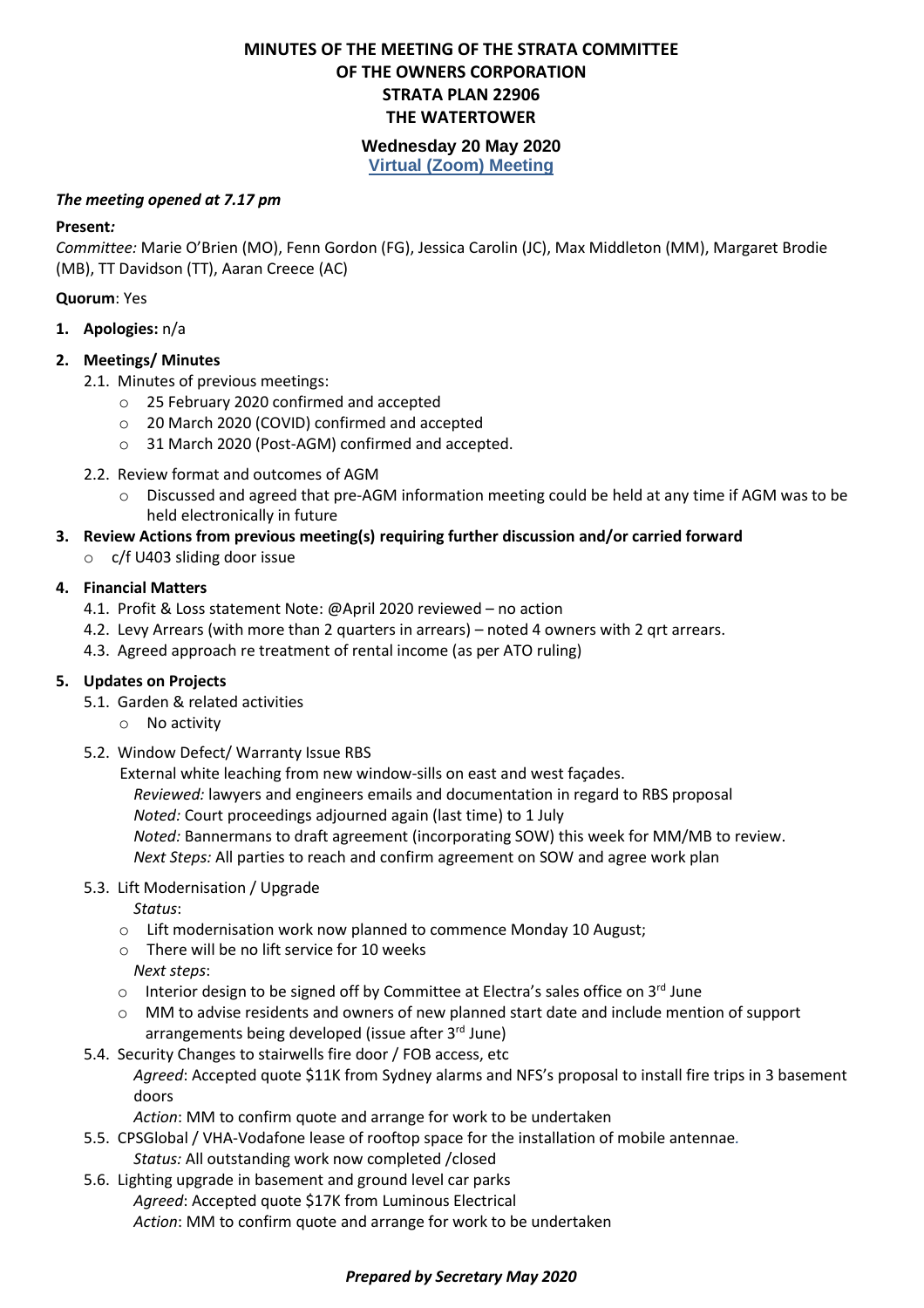# 5.7. COVID-19

- *Noted:* Additional cleansing and sanitizing measures and gym management system working well.
- 5.8. Transport NSW proposed station accessibility upgrade *Status:* Environmental Impact Statement (EIS) imminently due for release
- 5.9. Eastern Roof Skylights

*Status:* completed / closed

# **6. Building Management & Maintenance**

- 6.1. 7/8/9 Feb 2020 Rain ingress notifications from unprecedented 3-day cyclone ranging from one unit being severely impacted to minimal/minor/temporary impacts in others.
	- $\circ$  Roof leaking into U602 considered caused by faulty designed air vents *Status:* Vents over U601 and U602 modified and re-sealed to roof by CAS – closed.
	- $\circ$  Severe leaking into ceiling from roof and into U318 from box gutter on western roof line (4<sup>rd</sup> floor) *Status:* Box gutter issues repaired by CAS – closed

# Outstanding

- o U306, U305, U406 yet to be inspected and repaired
	- *Action/Status:* MM to address and arrange internal repairs
- 6.2. 18 Feb 2020: Rain ingress notifications from severe storm from west Outstanding - U206 – walkway floor/wall seal on  $3<sup>rd</sup>$  floor to be remediated & repair internals *Action/Status: (c/f)* MM to arrange repair of perished seal between floor tiles and bricks on level 3 (east)
- 6.3. 20 March 2020 Pest service (cockroaches, spiders, other vermin) undertaken in common areas
- 6.4. 12 Feb 2020: U404 leaking into U307 kitchen and bedroom ceiling (cracked sewer) *Status:* Completed / closed

# **7. Strata Administration & Compliance**

7.1. Annual Fire Safety Statement 2020 – certifiers defects (August 2019 report) to be actioned. *Status:* MM to continue to progress

# **8. Other incidents/activities/complaints, etc.**

*none*

# **9. Inward correspondence received (not previously covered or in pipeline) requiring review/decisions/noting**

- o U207 (17/3/20) –Minor kitchen renovations notice / confirmed / closed
- $\circ$  U212 (20/3/20) request to paint internal window MM issued response closed
- o U310 (20/3/20) note to Committee re any action during COVID about levies MM responded closed

### **10. Other New Business**

*Noted:* Anzac holding candle end of driveway took place

### **11. Next meetings:**

o

o Strata Committee 21 July 2020

### *The meeting closed at 8.58pm*